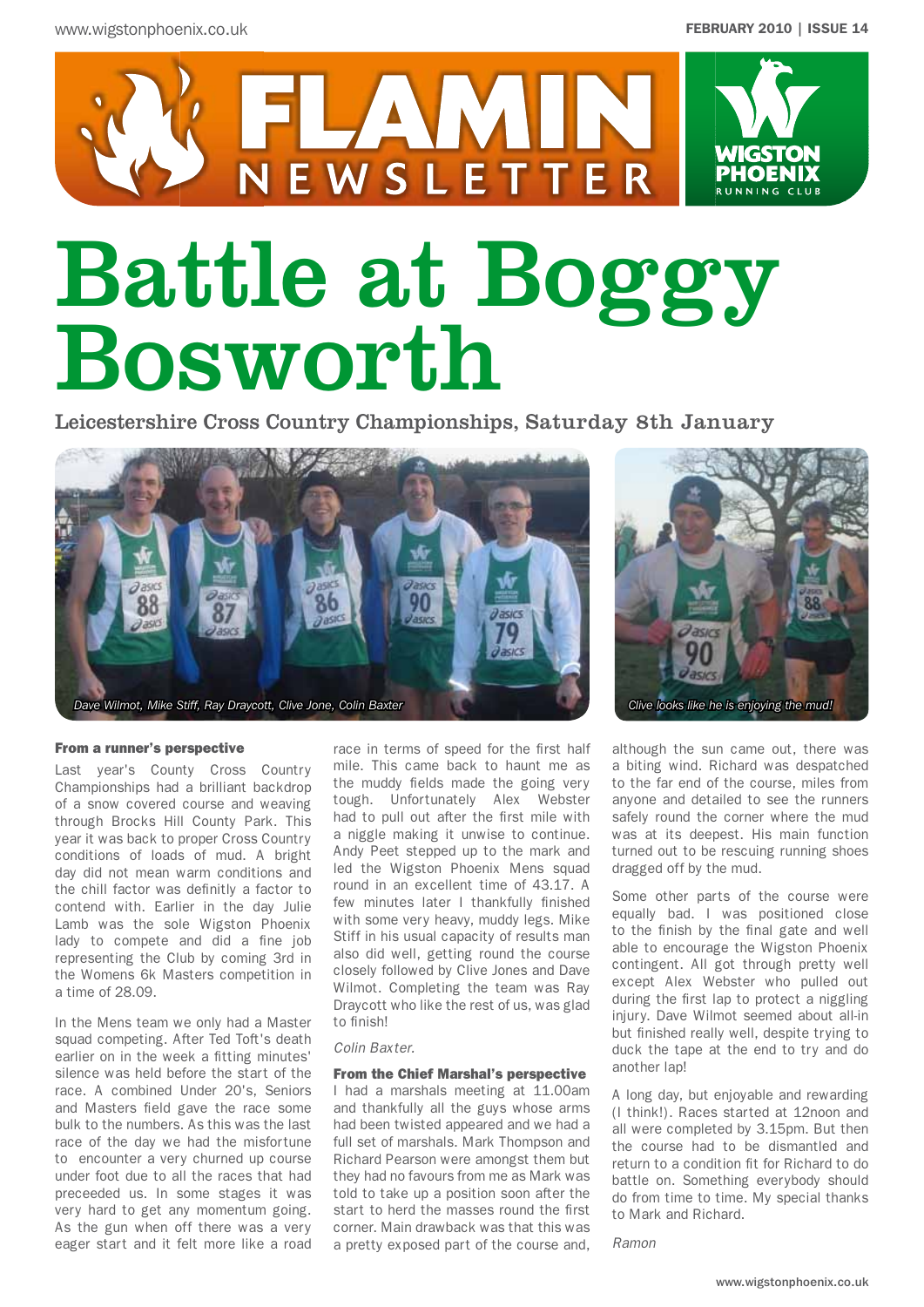# Annual Club Party

#### Friday 28th January, Leicester Tigers Ground

This year's party was a real success and combined the usual Annual Party and Presentation night into one event. Gathered at the Leicester Tigers ground gave us a great setting for the evening and Chairman Ian presented the Awards on the night with a slick delivery as always. We had a great turn out with over 60 members in attendance with a few partners as well. After the awards were presented this was followed by a rather tasty hot fork buffet, then the disco began taking us through the evening. There was much dancing done and no one was safe fom being dragged onto the dance floor - thanks Anne! We hope that all that attanded had a great time and hope that this sets a good agenda for next years party! Congratulations to all the award winners, make sure you display your trophy with pride. A big thanks to all the people involved in making this happen and helping support your Club.

See you next year!

![](_page_1_Picture_4.jpeg)

![](_page_1_Picture_5.jpeg)

![](_page_1_Picture_6.jpeg)

![](_page_1_Picture_7.jpeg)

![](_page_1_Picture_8.jpeg)

![](_page_1_Picture_9.jpeg)

# Presentation Evening Awards

| <b>Outstanding Female Performance</b> | <b>Maxine Powell</b>    |
|---------------------------------------|-------------------------|
| <b>Outstanding Male Performance</b>   | <b>Alex Webster</b>     |
| John Fraser Award (O/S Vet)           | <b>Les Chesterton</b>   |
| Best Newcomer Award Female            | <b>Jo Steane</b>        |
| Best Newcomer Award Male              | <b>Martin Hulbert</b>   |
| Most Improved League Female           | <b>Carole Priestley</b> |
| Most Improved League Male             | <b>Craig Baker</b>      |
| Most Improved Marathon                | Katy Goult              |
| Most Improved Half Marathon           | <b>Jo Steane</b>        |
| Liz Mccaffrey Female Merit            | <b>Mel Prusek</b>       |
| Norman Bennett Male Merit             | <b>Mike Stiff</b>       |

# Club Standard Awards

| <b>Diamond Awards</b>     |                     |  |
|---------------------------|---------------------|--|
| Mark Powell               | Senior Men          |  |
| <b>Emerald Awards</b>     |                     |  |
| Alex Webster              | Male 40-44          |  |
| <b>Gold Awards</b>        |                     |  |
| Neil Carter               | Senior Men          |  |
| <b>Silver Awards</b>      |                     |  |
| Martin Hulbert Senior Men |                     |  |
| Clive Jones Male 40-44    |                     |  |
| <b>Bronze Awards</b>      |                     |  |
| Maxine Powell             | <b>Female 35-39</b> |  |
| Ron Walton                | Male 55-59          |  |
| Dave Wilmot               | Male 55-59          |  |
| <b>Copper Awards</b>      |                     |  |
| Nigel Ayres               | Male 45-49          |  |
| Julie Cornes              | Female 40-44        |  |
| Phoenix Hoyle             | Male 45-49          |  |
| Dave Muddimer             | Male 55-59          |  |
| Tom Muddimer Senior Men   |                     |  |
| Karen Rogers Female 45-49 |                     |  |
| Jo Steane                 | Female 35-39        |  |
|                           |                     |  |

## Presentation Night Thanks

Ramon & Janet Howe much appreciated the kind words said at the Presentation Night and would like to thank Chairman Ian, the Committee and all members for the generous gifts of a fine engraved tankard plus golf vouchers, and, of course, the splendid bouquet of flowers.

We thought the evening went really well and perhaps will set the trend for the future. Congratulations to the organisers.

*Ramon Howe*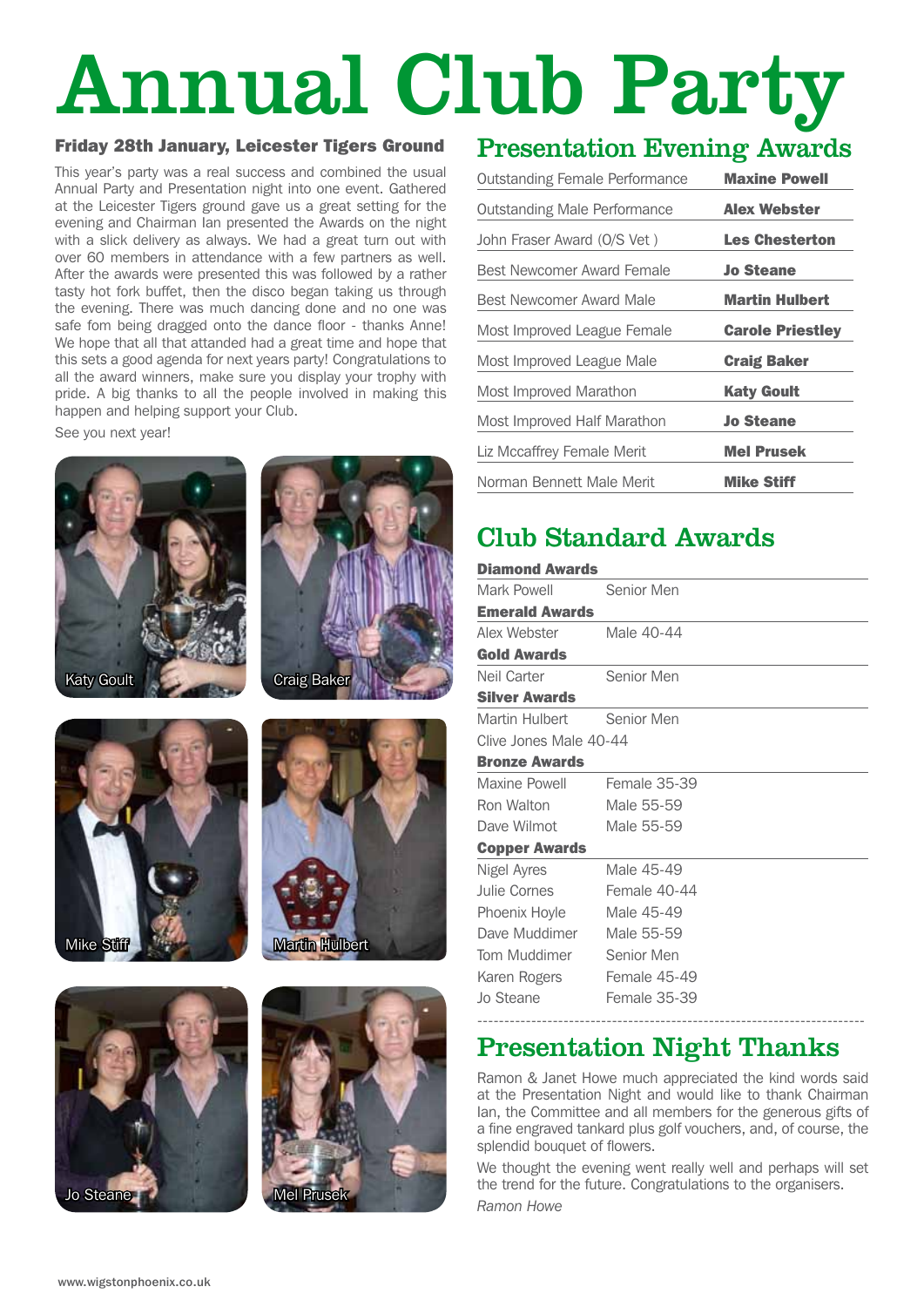## Barrow 6 - LRRL Race 1

# WOMEN

A good start for the ladies with Julie Lamb (1st vet) in just over 40 minutes in 12th place, but a lack of numbers throughout the race led to a 5th team position for Women (Division 2) and 2nd place for Veteran Women (Division 2). Kirsty Walker was our next counter in 63rd place in 46.34 with Jo Steane following in 92nd place in 49.37. Heidi Rose, making her club debut, finished in 52.15 in 11th place, followed by Carole Priestley in 120th place in 52.39 and Julie Cornes in 54.27 and 130th position. A total of 178 female runners took part.

#### MEN

Neil Carter and Alex Webster made a good start to the Winter League series with 14th and 15th places respectively in times just over 34 minutes. We were missing some of the usual runners so the team positions were 5th for Men (Division 2) and 6th for Veteran Men (Division 2). Mike Stiff was next in 84th place with Tom Drake making his club debut in 124th place in 39.34. Clive Jones was one place ahead of Rob Pullen in 171st position in a time of 41.28. This was followed by Rob Burgin in 185th place in just over 42 minutes followed almost a minute later by Dave Wilmot in 206th place and Phoenix Hoyle in 220th place. Dean Hassall finished in just under 47 minutes in 276th place and Jon Hunt made his club debut in 292nd place in a time just under 48 minutes. Ray Draycott came next in 307th place in 49.23 with Mark Thompson in 333rd place in 54.29. Bob Pople completed the team in 343rd position in just under 58 minutes. A total of 355 male runners completed the race.

# $Barrow$  Race Report 23.01.11  $\vert$  news in brief

#### New Members

Welcome to **Jason Tyler, Tom Drake** and **Jon Hunt** who joined the club recently.

--------------------------------------------------------------------

#### -------------------------------------------------------------------- Membership Update

For 2011 the Membership Fee has been agreed by the Committee to be kept at £18 with a 50% concessionary rate. This is to be payable from the date of the AGM 15th February 2011. Members are asked to renew their membership by the end of April. It is also possible to pay via internet banking, please contact Mick Jordan for further details if you wish to pay by this method. --------------------------------------------------------------------

#### Rainbows 100 Lap Challenge

This year's event will take place on Friday 15th July at Saffron Lane at 7.00pm. Please put the date in your diary as we would like to enter a Wigston Phoenix team for the event.

#### -------------------------------------------------------------------- Club Annual General Meeting – Tuesday 15th February 2011

The second Wigston Phoenix RC AGM will be held at 8.30pm on Tuesday 15th February 2011 in the Lounge at Wigston British Legion.

The Chairman, Secretary & Treasurer will need to be elected for 2011 as the principal Officers of the club. Reports will be presented by the Secretary, Treasurer and Club Captains and any motions proposed will be discussed.

--------------------------------------------------------------------

Please take an interest in your club by attending.

# Club Kit

The following items are available to be purchased by members - Shirts available in different sizes, Mens & Ladies:

**Short-Sleeve Tops** - £14 from Ian Fraser. Beanie Hats - £5 from Mark Thompson.

**Vests** – £13.50 from Mike Stiff. **Long-Sleeve Tops** - £16 from Ian Fraser.

![](_page_2_Picture_20.jpeg)